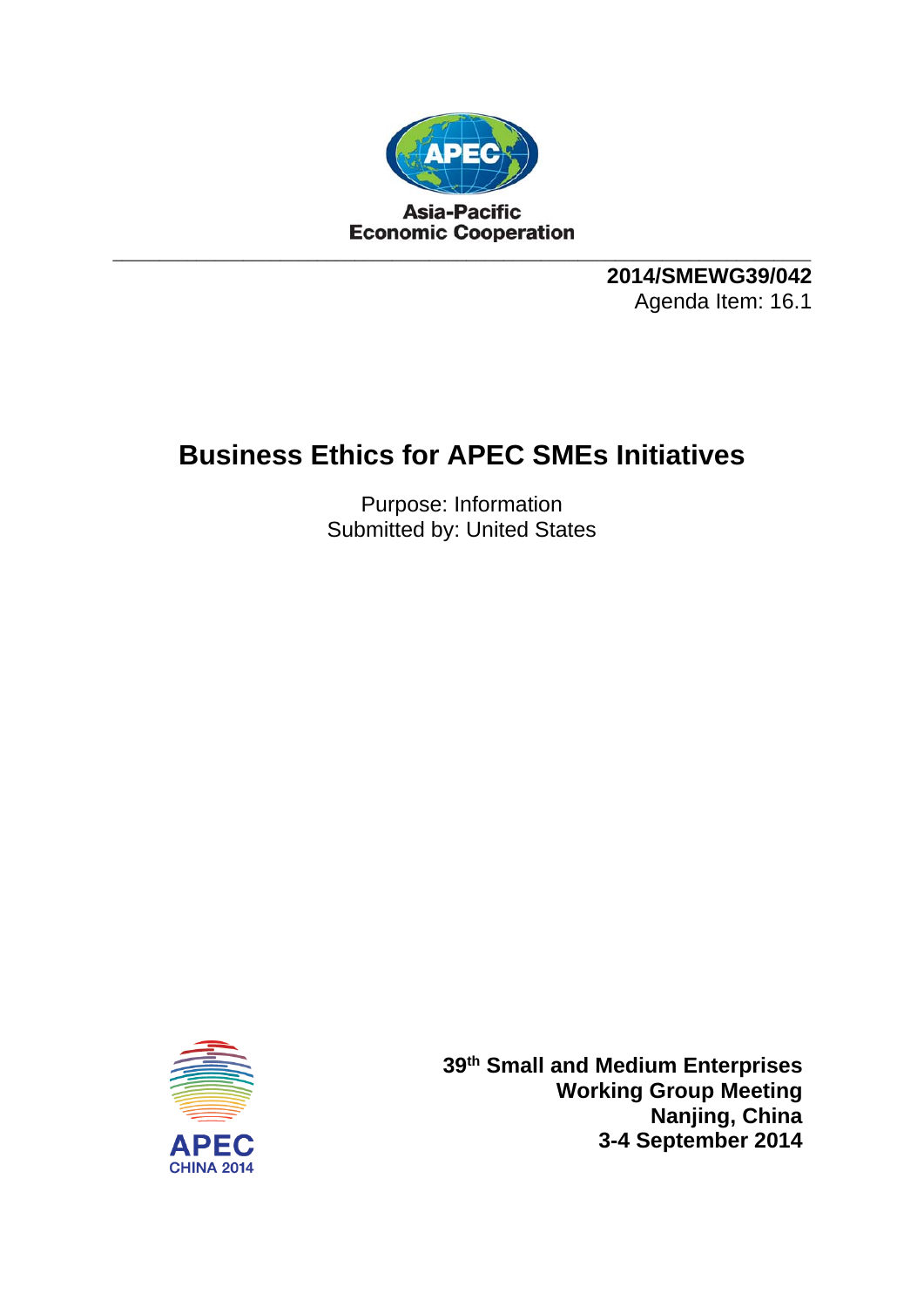

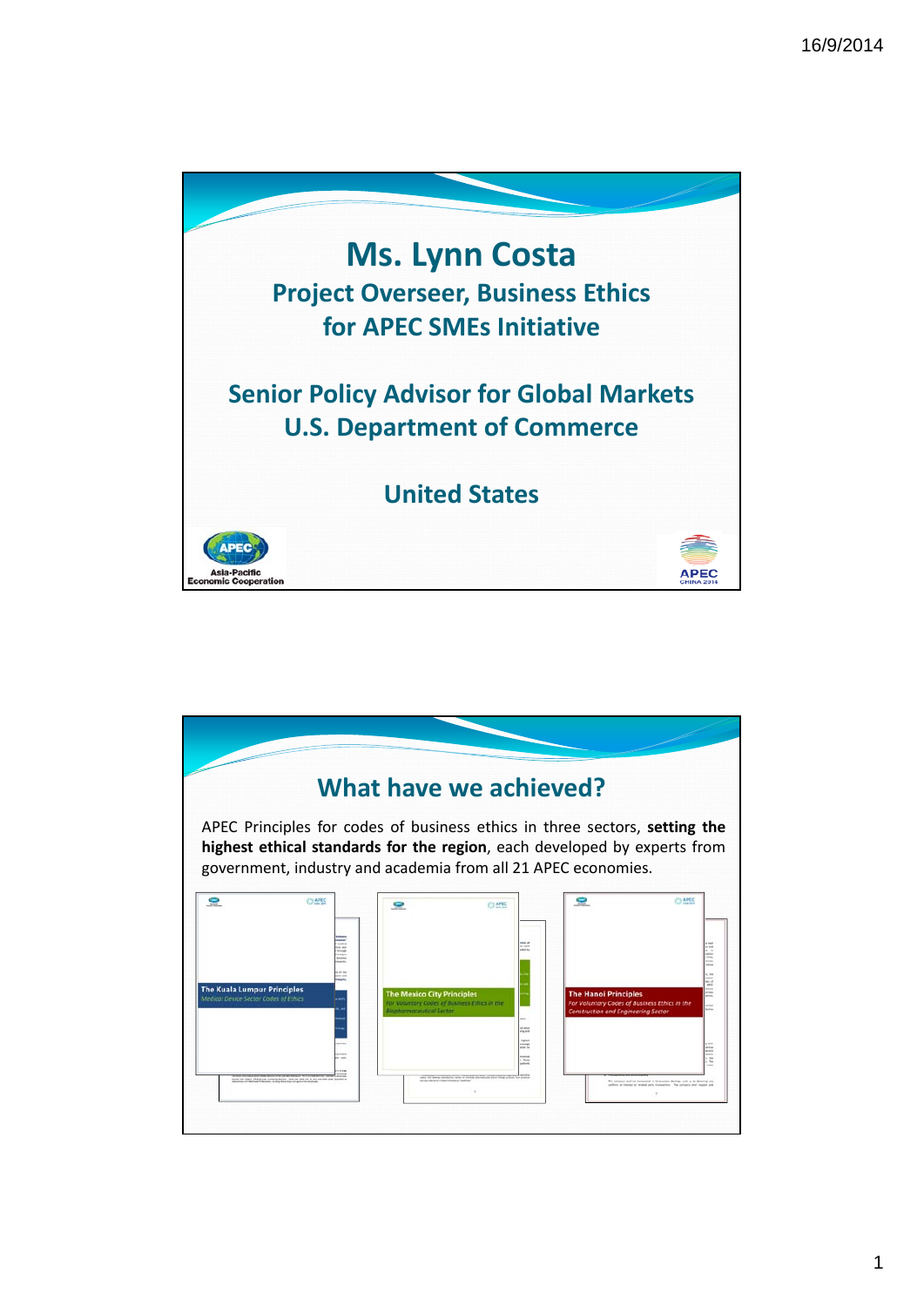## **Endorsement by APEC Ministers (Foreign and Trade Ministers) in the U.S. APEC Host Year**



*"We applaud the decision of the APEC SME Ministers at Big Sky, Montana in May 2011 to endorse the Kuala Lumpur Principles for Medical Device Sector Codes of Business Ethics. This set of principles for the region's medical devices industry is the first of its kind, and will improve the quality of patient care, encourage innovation, and promote the growth of SMEs that produce medical devices."*



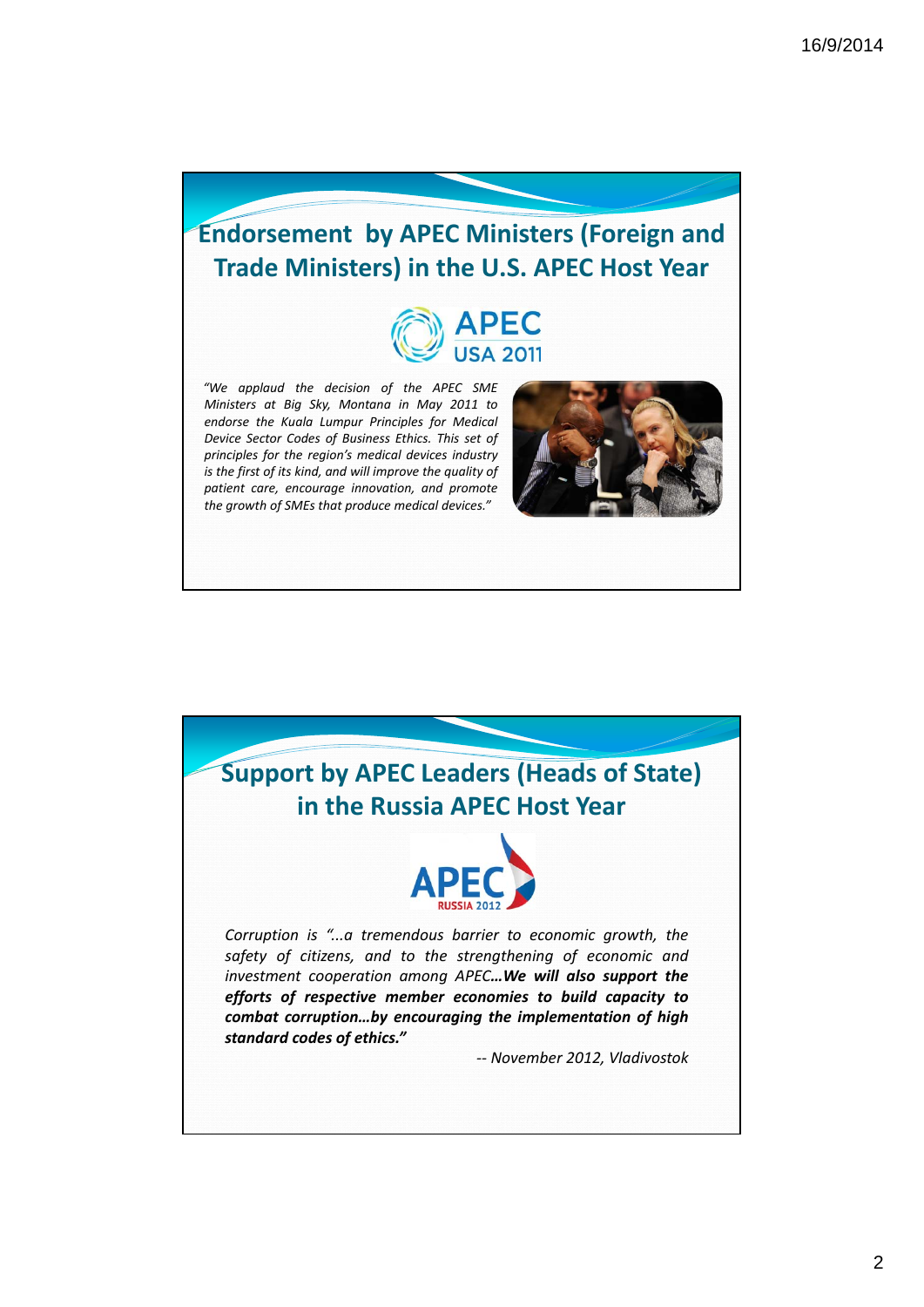

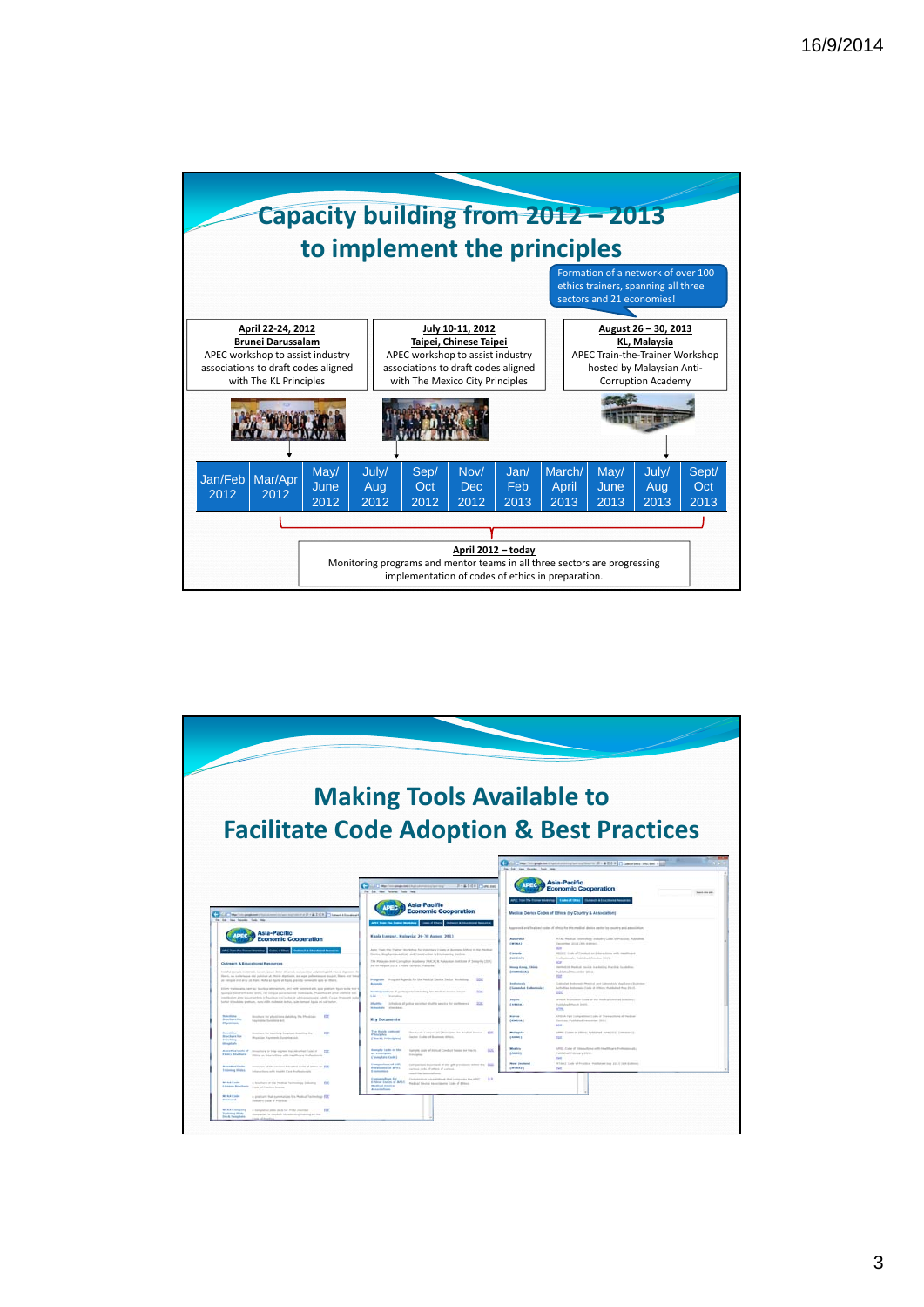

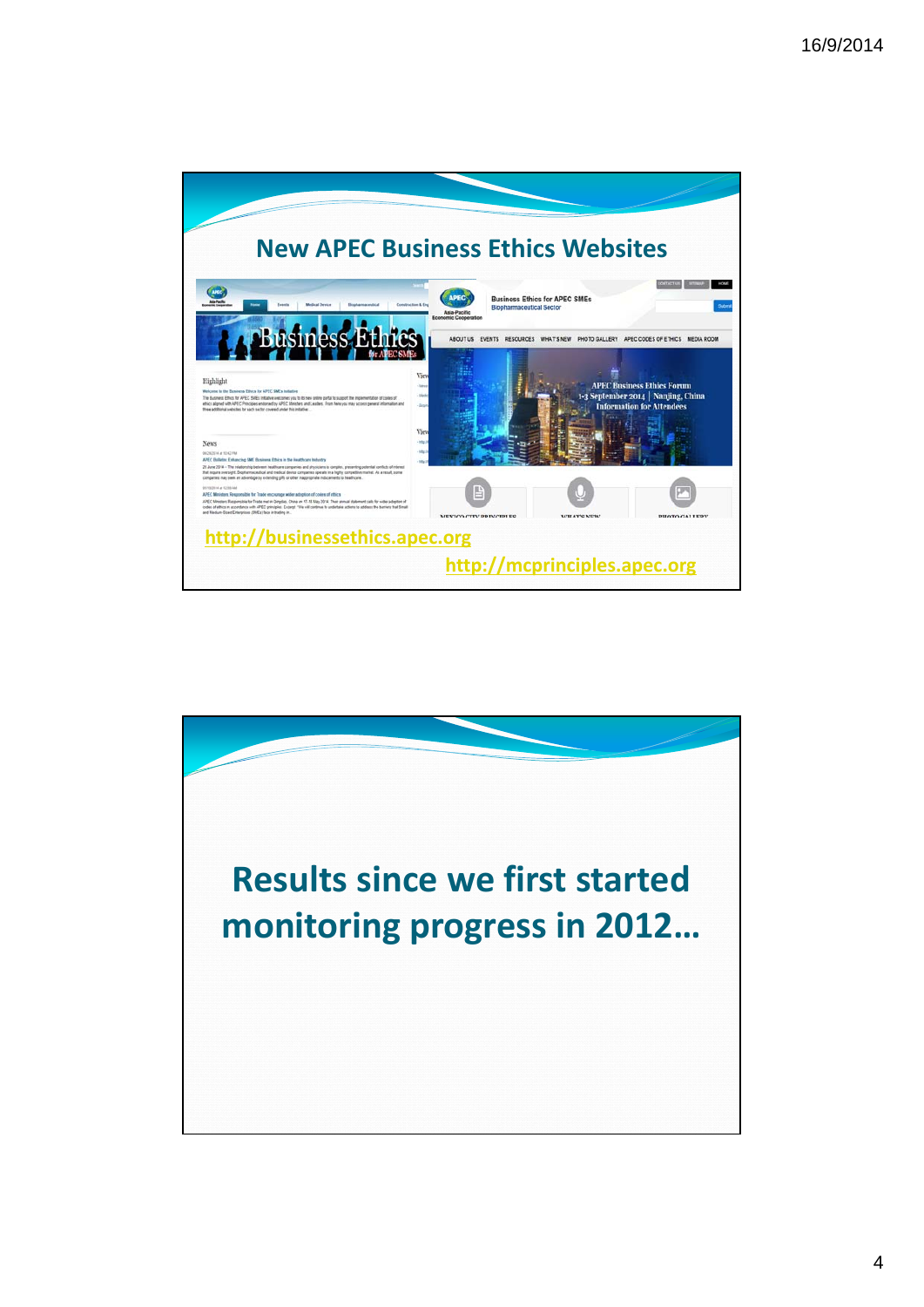

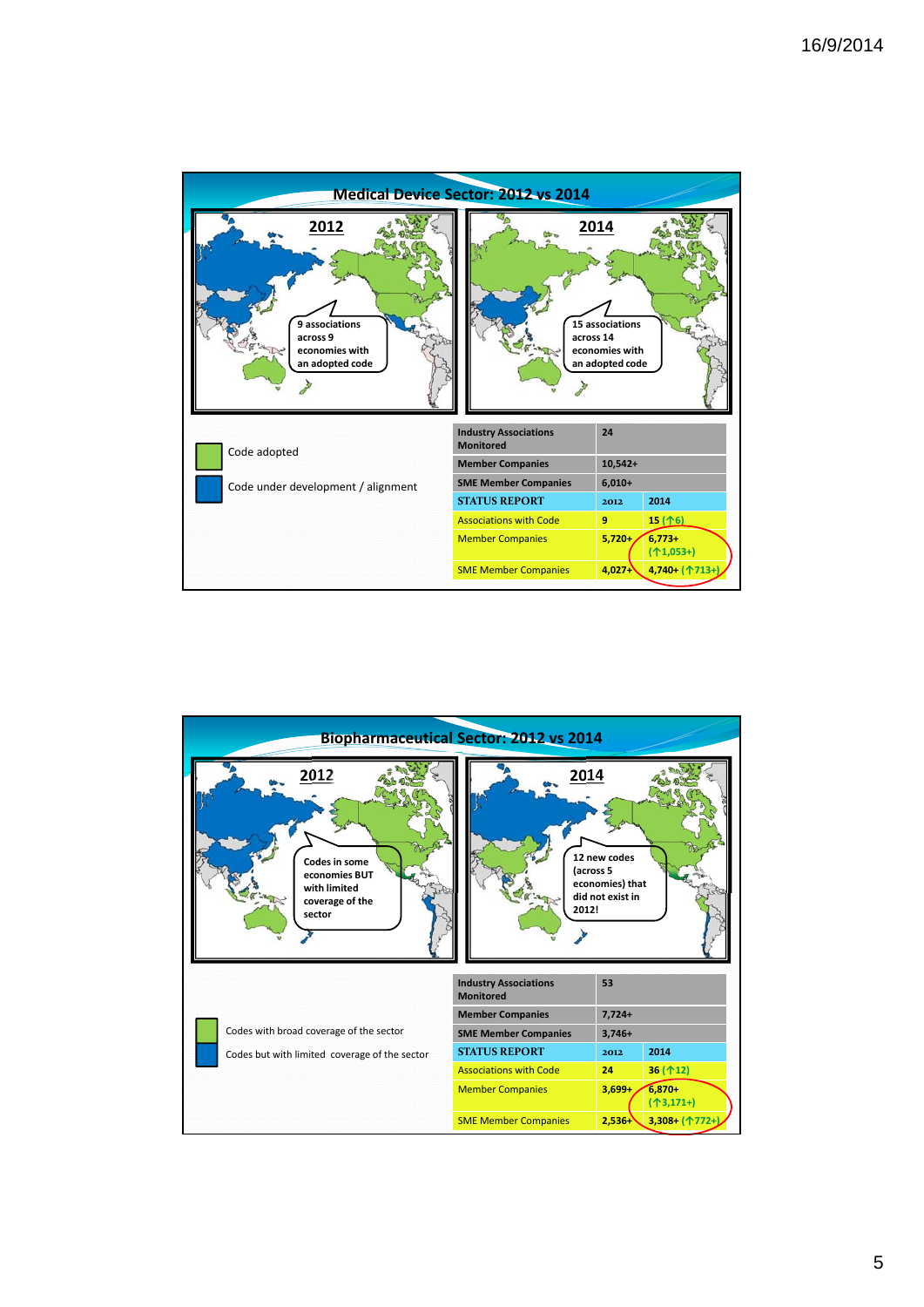In summary, in two years we have supported the development of **18 new industry codes** across **9 economies** where they previously did not exist, expanding high standard APEC principles to nearly **14,000 companies** (of which over **8,000 are SMEs**)

| <b>Nanjing Declaration</b><br><b>Promoting Ethical Environments in the Medical Device and</b><br><b>Biopharmaceutical Sectors through 2020</b>                                                                                                                                                                                                |  |  |  |
|-----------------------------------------------------------------------------------------------------------------------------------------------------------------------------------------------------------------------------------------------------------------------------------------------------------------------------------------------|--|--|--|
| Recognizing our shared commitment to acting in the best interest of patients, we<br>agree on a collective vision for the future of this initiative  We declare our<br>intention to  achieve the following goals and call upon APEC economies and<br>stakeholders to undertake the following actions to achieve them<br>Goal<br><b>Actions</b> |  |  |  |
|                                                                                                                                                                                                                                                                                                                                               |  |  |  |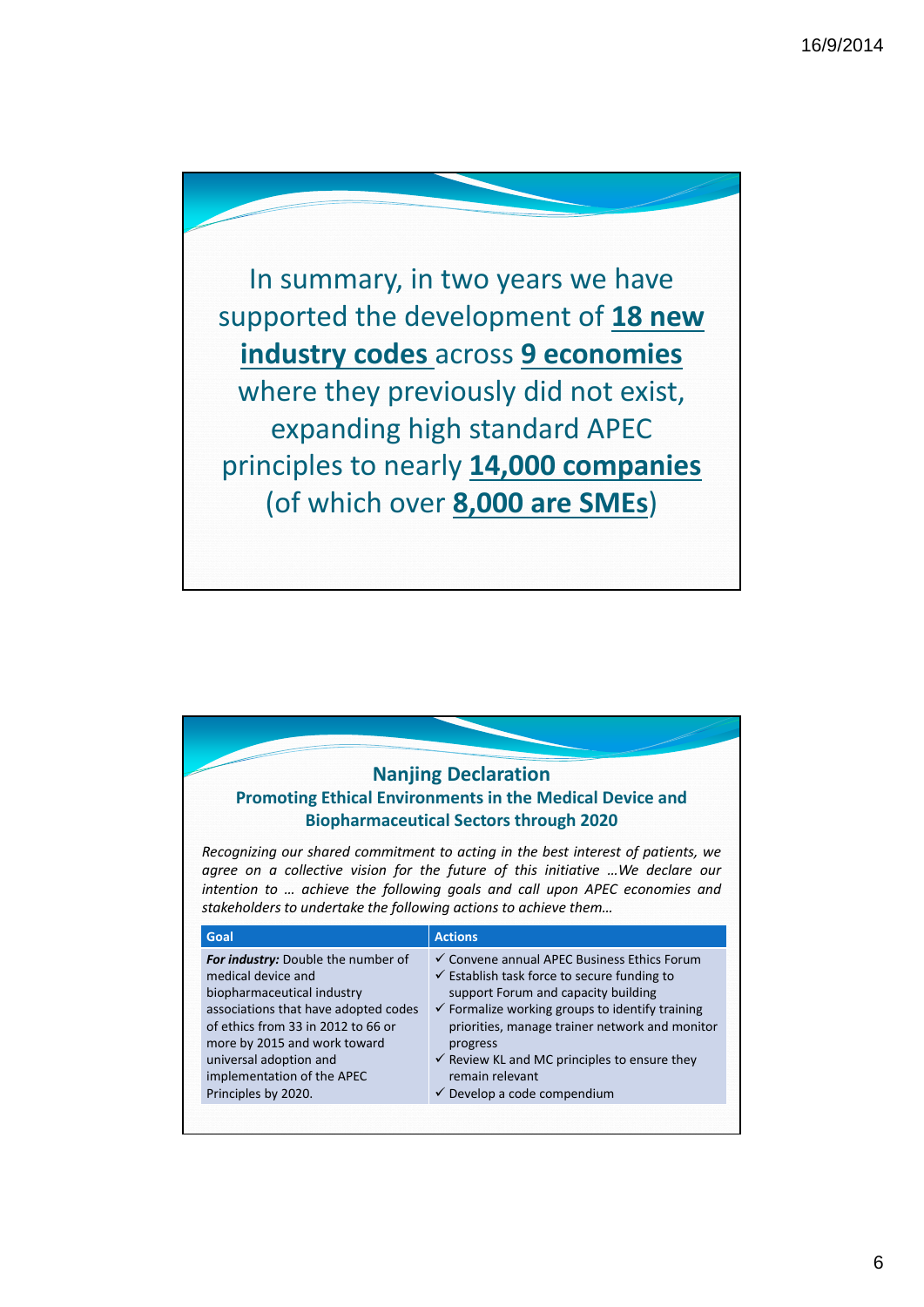|  | <b>Nanjing Declaration</b> |  |
|--|----------------------------|--|
|--|----------------------------|--|

**Promoting Ethical Environments in the Medical Device and Biopharmaceutical Sectors through 2020**

| Goal                                                                                                                                                                                                                                                                    | <b>Actions</b>                                                                                                                                                                                                                                                                                            |
|-------------------------------------------------------------------------------------------------------------------------------------------------------------------------------------------------------------------------------------------------------------------------|-----------------------------------------------------------------------------------------------------------------------------------------------------------------------------------------------------------------------------------------------------------------------------------------------------------|
| For industry: Implementation of<br>association codes by a majority of<br>member companies by 2017                                                                                                                                                                       | Working groups to:<br>$\checkmark$ convene a best practices exchange to<br>support member company code<br>implementation<br>$\checkmark$ develop training materials<br>$\checkmark$ monitor progress<br>$\checkmark$ report on status in 2016 and 2017                                                    |
| For governments: Support and<br>endorse local partnerships between<br>relevant government ministries/<br>agencies and the medical device and<br>biopharmaceutical industries to<br>advance industry's voluntary efforts<br>to strengthen ethical business<br>practices. | $\checkmark$ Support and endorse local partnerships<br>(examples: associations forming integrity pacts)<br>with relevant government ministries/agencies,<br>formation of a local business ethics centre)<br>$\checkmark$ Leverage working groups to recommend and<br>implement capacity building required |

| <b>Nanjing Declaration</b><br><b>Promoting Ethical Environments in the Medical Device and</b><br><b>Biopharmaceutical Sectors through 2020</b> |                                                                                                                                                                                                     |                                                                                                                                                                                                                                                                                                                                                                                                                                                                             |  |
|------------------------------------------------------------------------------------------------------------------------------------------------|-----------------------------------------------------------------------------------------------------------------------------------------------------------------------------------------------------|-----------------------------------------------------------------------------------------------------------------------------------------------------------------------------------------------------------------------------------------------------------------------------------------------------------------------------------------------------------------------------------------------------------------------------------------------------------------------------|--|
|                                                                                                                                                | Goal                                                                                                                                                                                                | <b>Actions</b>                                                                                                                                                                                                                                                                                                                                                                                                                                                              |  |
|                                                                                                                                                | <b>For governments:</b> Support and<br>endorse local partnerships between<br>relevant government ministries/<br>agencies and healthcare professional<br>organizations.                              | $\checkmark$ Support and endorse local partnerships<br>between relevant ministries/agencies and<br>healthcare professional organizations<br>$\checkmark$ Leverage working groups to recommend and<br>implement capacity building required                                                                                                                                                                                                                                   |  |
|                                                                                                                                                | <b>For Healthcare Professionals:</b><br>Support development and<br>implementation of HCP codes of<br>conduct consistent with the APEC<br>Principles, working towards regional<br>alignment by 2020. | $\checkmark$ Develop an "APEC Consensus Framework for<br>Ethical Collaboration" between the region's<br>medical device and biopharmaceutical<br>industries and healthcare professional<br>organizations; establish a work plan for joint<br>collaboration to implement the Consensus<br>Framework, including the development and<br>implementation of HCP codes of conduct<br>$\checkmark$ Leverage working groups to recommend and<br>implement capacity building required |  |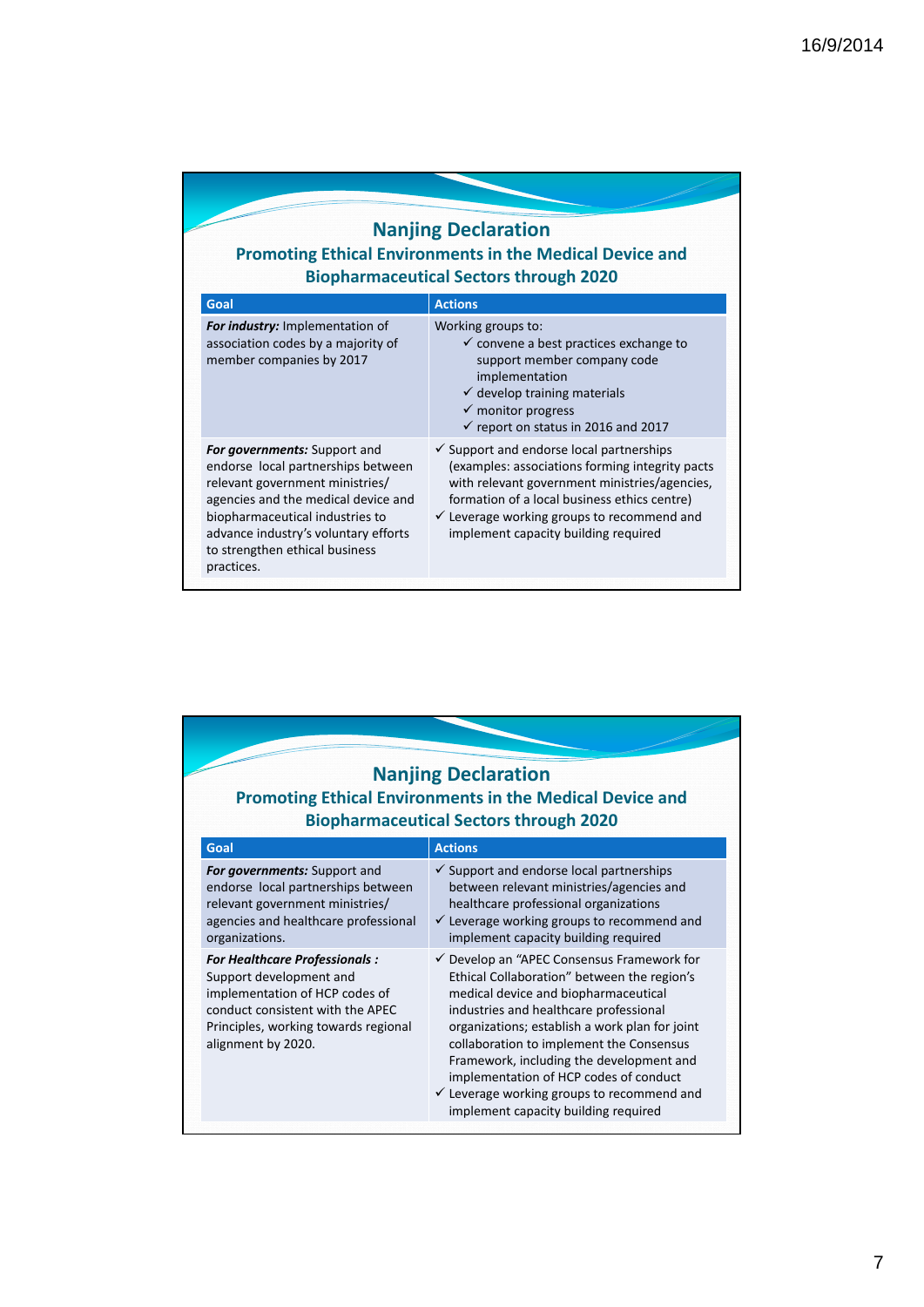